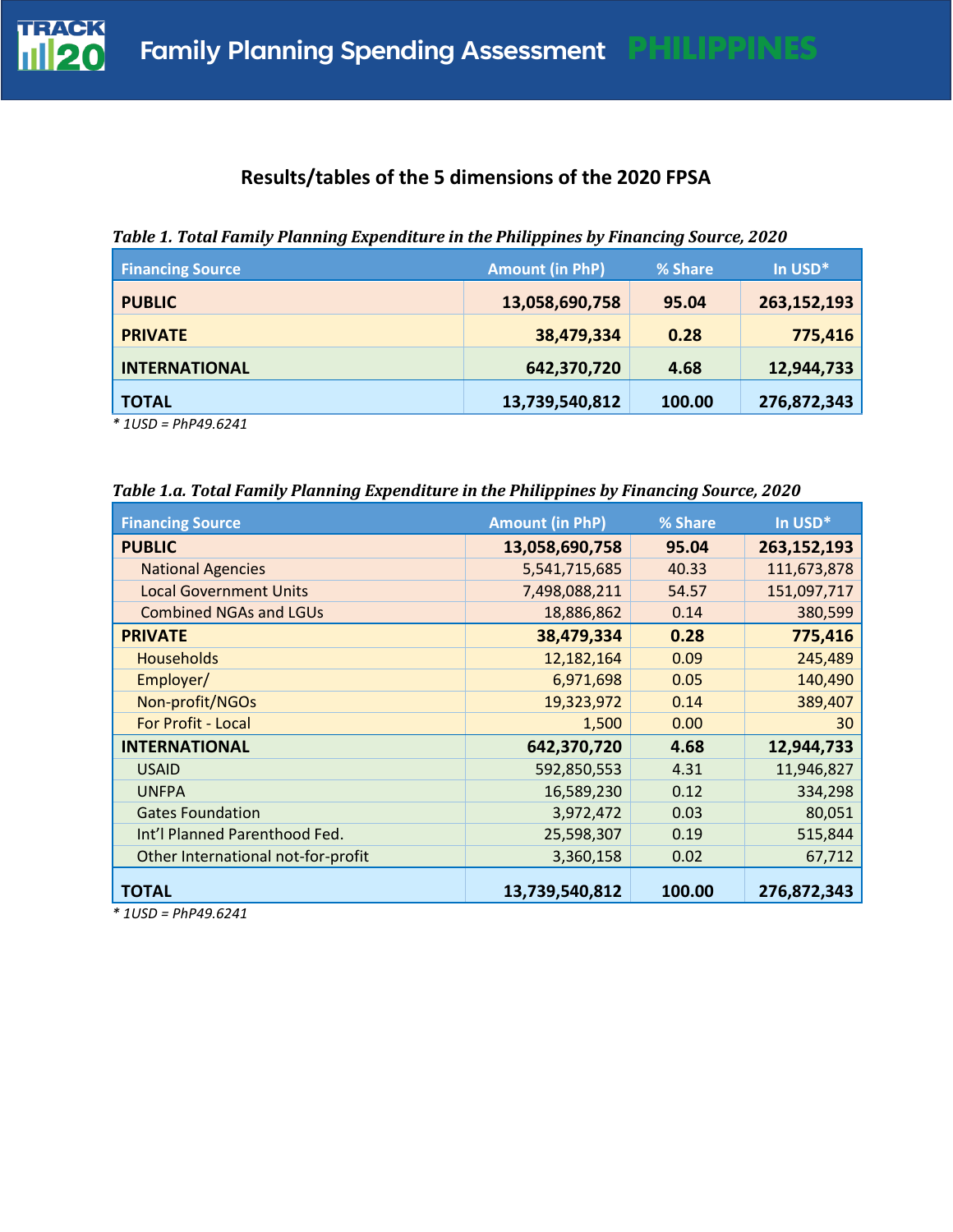| <b>Financing Agent</b>             | <b>Amount (in PhP)</b> | % Share | In USD*     |
|------------------------------------|------------------------|---------|-------------|
| <b>GOVERNMENT</b>                  | 13,077,846,120         | 95.18   | 263,538,203 |
| <b>National Agencies</b>           | 5,542,128,909          | 40.34   | 111,682,205 |
| <b>Socialized Health Insurance</b> | 37,629,000             | 0.27    | 758,281     |
| <b>Local Government Units</b>      | 7,498,088,211          | 54.57   | 151,097,717 |
| <b>PRIVATE</b>                     | 50,884,916             | 0.37    | 1,025,407   |
| Non-profit/NGOs                    | 50,884,916             | 0.37    | 1,025,407   |
| <b>INTERNATIONAL</b>               | 610,809,776            | 4.45    | 12,308,733  |
| <b>TOTAL</b>                       | 13,739,540,812         | 100.00  | 276,872,343 |

*Table 2. Total Family Planning Expenditure in the Philippines by Financing Agent, 2020*

*\* 1USD = PhP49.6241*

*Table 2.a. Total Family Planning Expenditure in the Philippines by Financing Agent, 2020*

| <b>Financing Agent</b>                             | <b>Amount (in PhP)</b> | % Share | In USD*     |
|----------------------------------------------------|------------------------|---------|-------------|
| <b>GOVERNMENT</b>                                  | 13,077,846,120         | 95.18   | 263,538,203 |
| <b>National Agencies</b>                           | 5,542,128,909          | 40.34   | 111,682,205 |
| <b>Department of Health-FHO</b>                    | 4,840,668,106          | 35.23   | 97,546,718  |
| Department of Health-Regional Offices              | 209,755,343            | 1.53    | 4,226,885   |
| <b>Department of Health-Retained Hospitals</b>     | 74,911,188             | 0.55    | 1,509,573   |
| Department of Social Welfare and Development       | 59,398,500             | 0.43    | 1,196,969   |
| Department of the Interior and Local Government    | 251,179                | 0.00    | 5,062       |
| <b>National Economic and Development Authority</b> | 468,050                | 0.00    | 9,432       |
| <b>Commission on Population and Development</b>    | 356,676,543            | 2.60    | 7,187,567   |
| <b>Socialized Health Insurance</b>                 | 37,629,000             | 0.27    | 758,281     |
| Philippine Health Insurance Corporation            | 37,629,000             | 0.27    | 758,281     |
| <b>Local Government Units</b>                      | 7,498,088,211          | 54.57   | 151,097,717 |
| <b>Provinces</b>                                   | 42,921,088             | 0.31    | 864,924     |
| <b>Cities</b>                                      | 4,623,562,466          | 33.65   | 93,171,714  |
| <b>Municipalities</b>                              | 2,831,604,657          | 20.61   | 57,061,078  |
| <b>PRIVATE</b>                                     | 50,884,916             | 0.37    | 1,025,407   |
| Non-profit/NGOs                                    | 50,884,916             | 0.37    | 1,025,407   |
| <b>INTERNATIONAL</b>                               | 610,809,776            | 4.45    | 12,308,733  |
| <b>UNFPA</b>                                       | 19,333,730             | 0.14    | 389,604     |
| <b>USAID Implementing Partners</b>                 | 591,476,046            | 4.30    | 11,919,129  |
| <b>TOTAL</b>                                       | 13,739,540,812         | 100.00  | 276,872,343 |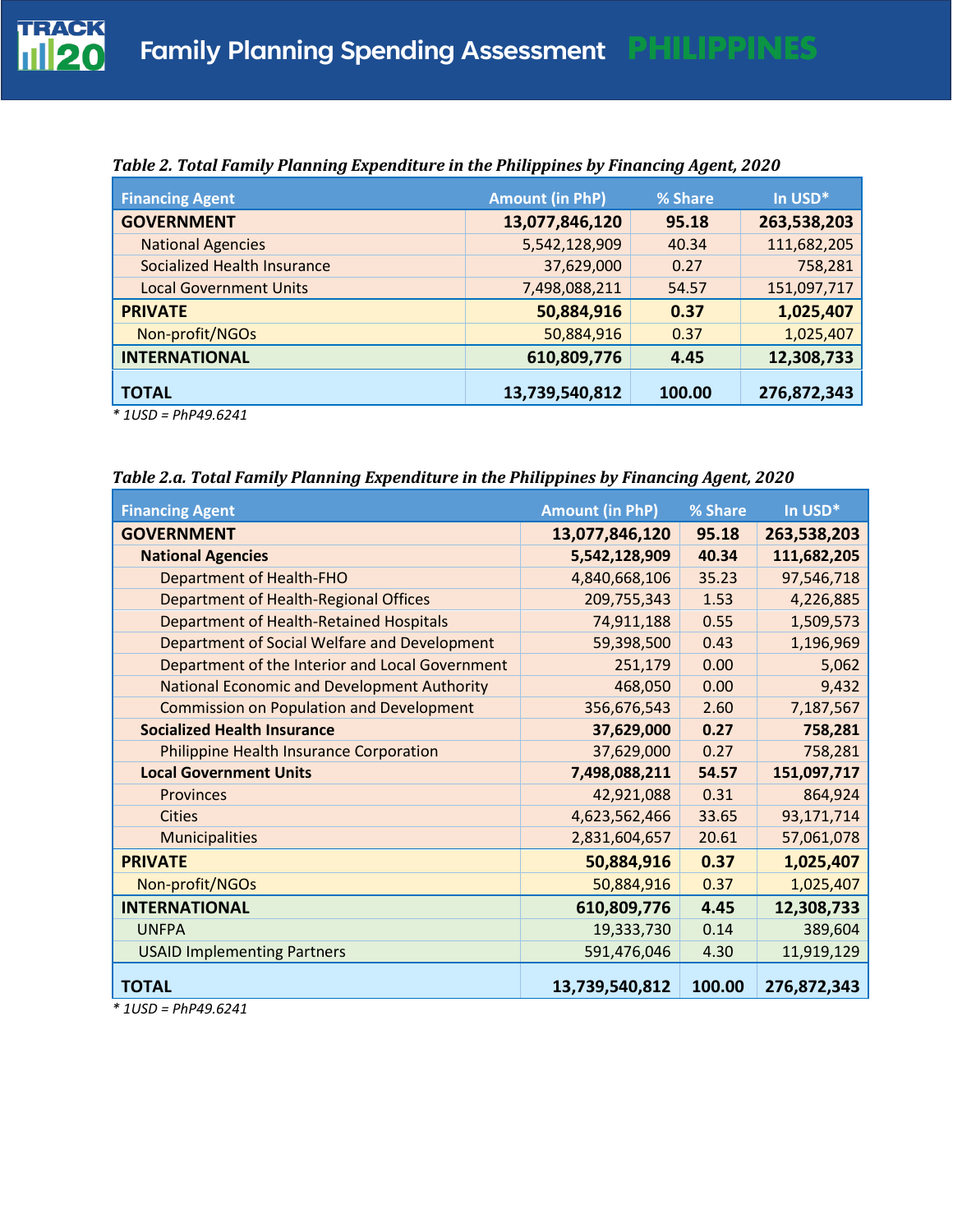

| <b>Service Provider</b>                                                                                                                                                                                                                                                                                                                                                                                                                                                                 | <b>Amount (in PhP)</b> | % Share | In USD*     |
|-----------------------------------------------------------------------------------------------------------------------------------------------------------------------------------------------------------------------------------------------------------------------------------------------------------------------------------------------------------------------------------------------------------------------------------------------------------------------------------------|------------------------|---------|-------------|
| <b>PUBLIC SECTOR</b>                                                                                                                                                                                                                                                                                                                                                                                                                                                                    | 13,051,377,870         | 94.99   | 263,004,828 |
| <b>National Agencies</b>                                                                                                                                                                                                                                                                                                                                                                                                                                                                | 5,439,877,638          | 39.59   | 109,621,689 |
| <b>National Government Hospitals</b>                                                                                                                                                                                                                                                                                                                                                                                                                                                    | 98,363,994             | 0.72    | 1,982,182   |
| <b>Local Government Units and its Facilities</b>                                                                                                                                                                                                                                                                                                                                                                                                                                        | 7,498,697,991          | 54.58   | 151,110,005 |
| <b>Others</b>                                                                                                                                                                                                                                                                                                                                                                                                                                                                           | 14,438,247             | 0.11    | 290,952     |
| <b>PRIVATE SECTOR</b>                                                                                                                                                                                                                                                                                                                                                                                                                                                                   | 80,419,139             | 0.59    | 1,620,566   |
| Non-profit/NGOs                                                                                                                                                                                                                                                                                                                                                                                                                                                                         | 57,232,149             | 0.42    | 1,153,314   |
| For Profit - Local                                                                                                                                                                                                                                                                                                                                                                                                                                                                      | 23,186,990             | 0.17    | 467,253     |
| SERVICE PROVIDER NOT BROKEN DOWN                                                                                                                                                                                                                                                                                                                                                                                                                                                        | 607,743,803            | 4.42    | 12,246,949  |
| <b>TOTAL</b>                                                                                                                                                                                                                                                                                                                                                                                                                                                                            | 13,739,540,812         | 100.00  | 276,872,343 |
| $*$ $\leftarrow$ $\leftarrow$ $\leftarrow$ $\leftarrow$ $\leftarrow$ $\leftarrow$ $\leftarrow$ $\leftarrow$ $\leftarrow$ $\leftarrow$ $\leftarrow$ $\leftarrow$ $\leftarrow$ $\leftarrow$ $\leftarrow$ $\leftarrow$ $\leftarrow$ $\leftarrow$ $\leftarrow$ $\leftarrow$ $\leftarrow$ $\leftarrow$ $\leftarrow$ $\leftarrow$ $\leftarrow$ $\leftarrow$ $\leftarrow$ $\leftarrow$ $\leftarrow$ $\leftarrow$ $\leftarrow$ $\leftarrow$ $\leftarrow$ $\leftarrow$ $\leftarrow$ $\leftarrow$ |                        |         |             |

#### *Table 3. Total Family Planning Expenditure in the Philippines by Service Provider, 2020*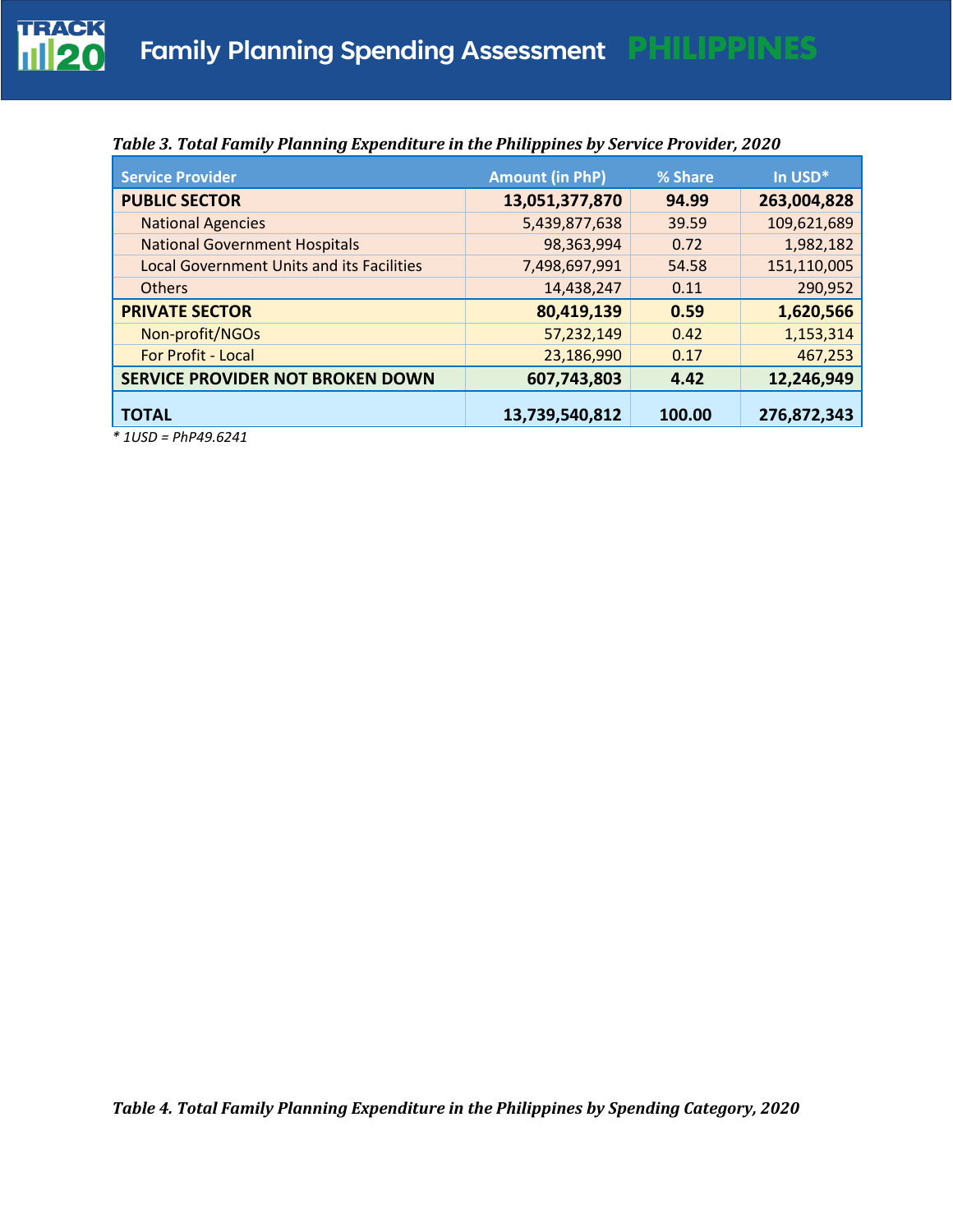

| <b>Spending Category</b>                           | <b>Amount (in PhP)</b> | % Share | In USD*     |
|----------------------------------------------------|------------------------|---------|-------------|
| <b>FPSC 1: FAMILY PLANNING SERVICES:</b>           | 12,653,648,323         | 92.10   | 254,989,981 |
| FPSC 1.1: Counselling on contraceptive methods     | 18,271,435             | 0.13    | 368,197     |
| and any other FP advice                            |                        |         |             |
| FPSC 1.3: Treating any FP medical need (as         | 30,000                 | 0.00    | 605         |
| contraceptive side effects management)             |                        |         |             |
| FPSC 1.4: Prescription and provision of male       | 1,127,737,037          | 8.21    | 22,725,592  |
| condoms for FP                                     |                        |         |             |
| FPSC 1.6: Provision of pills                       | 3,588,143,262          | 26.12   | 72,306,465  |
| FPSC 1.7: Provision of injectables                 | 1,738,890,962          | 12.66   | 35,041,259  |
| FPSC 1.8: Provision of IUD                         | 67,184,672             | 0.49    | 1,353,872   |
| FPSC 1.9: Provision of implants                    | 371,433,090            | 2.70    | 7,484,934   |
| FPSC 1.20: Standard Days Method (SDM) Beads        | 2,842,622              | 0.02    | 57,283      |
| FPSC 1.21: Female sterilization                    | 14,849,603             | 0.11    | 299,242     |
| FPSC 1.22: Male sterilization                      | 711,498                | 0.01    | 14,338      |
| FPSC 1.23: Information, education and              | 301,234,184            | 2.19    | 6,070,320   |
| communication for FP                               |                        |         |             |
| FPSC 1.98: FP services not disaggregated by        | 5,393,198,779          | 39.25   | 108,681,040 |
| type (specify types of FP services included in the |                        |         |             |
| aggregate spending)                                |                        |         |             |
| FPSC 1.99: FP service not elsewhere classified     | 29,121,179             | 0.21    | 586,835     |
| (specify)                                          |                        |         |             |
| FPSC 2.0: PROGRAMME MANAGEMENT                     | 420,136,812            | 3.06    | 8,466,387   |
| <b>AND ADMINISTRATION</b>                          |                        |         |             |
| FPSC 2.1: Planning, coordination, and              | 219,915,781            | 1.60    | 4,431,633   |
| programme management                               |                        |         |             |
| FPSC 2.2: Administration and transaction costs     | 22,917,266             | 0.17    | 461,817     |
| associated with managing and disbursing funds      |                        |         |             |
| FPSC 2.3: Monitoring and evaluation                | 12,190,958             | 0.09    | 245,666     |
| FPSC 2.5: Drug supply systems                      | 127,066,748            | 0.92    | 2,560,585   |
| FPSC 2.6: Information technology                   | 2,827,988              | 0.02    | 56,988      |
| FPSC 2.7: Upgrading and provision FP medical       | 100,000                | 0.00    | 2,015       |
| equipment                                          |                        |         |             |
| FPSC 2.8: Upgrading and provision other            | 1,892,619              | 0.01    | 38,139      |
| equipment                                          |                        |         |             |
| FPSC 2.9: Upgrading and construction of            | 3,646,809              | 0.03    | 73,489      |
| infrastructure                                     |                        |         |             |
| FPSC 2.98: Programme management and                | 27,282,962             | 0.20    | 549,793     |
| administration not broken down by type             |                        |         |             |
| FPSC 2.99: Programme management and                | 2,295,681              | 0.02    | 46,261      |
| administration not elsewhere classified            |                        |         |             |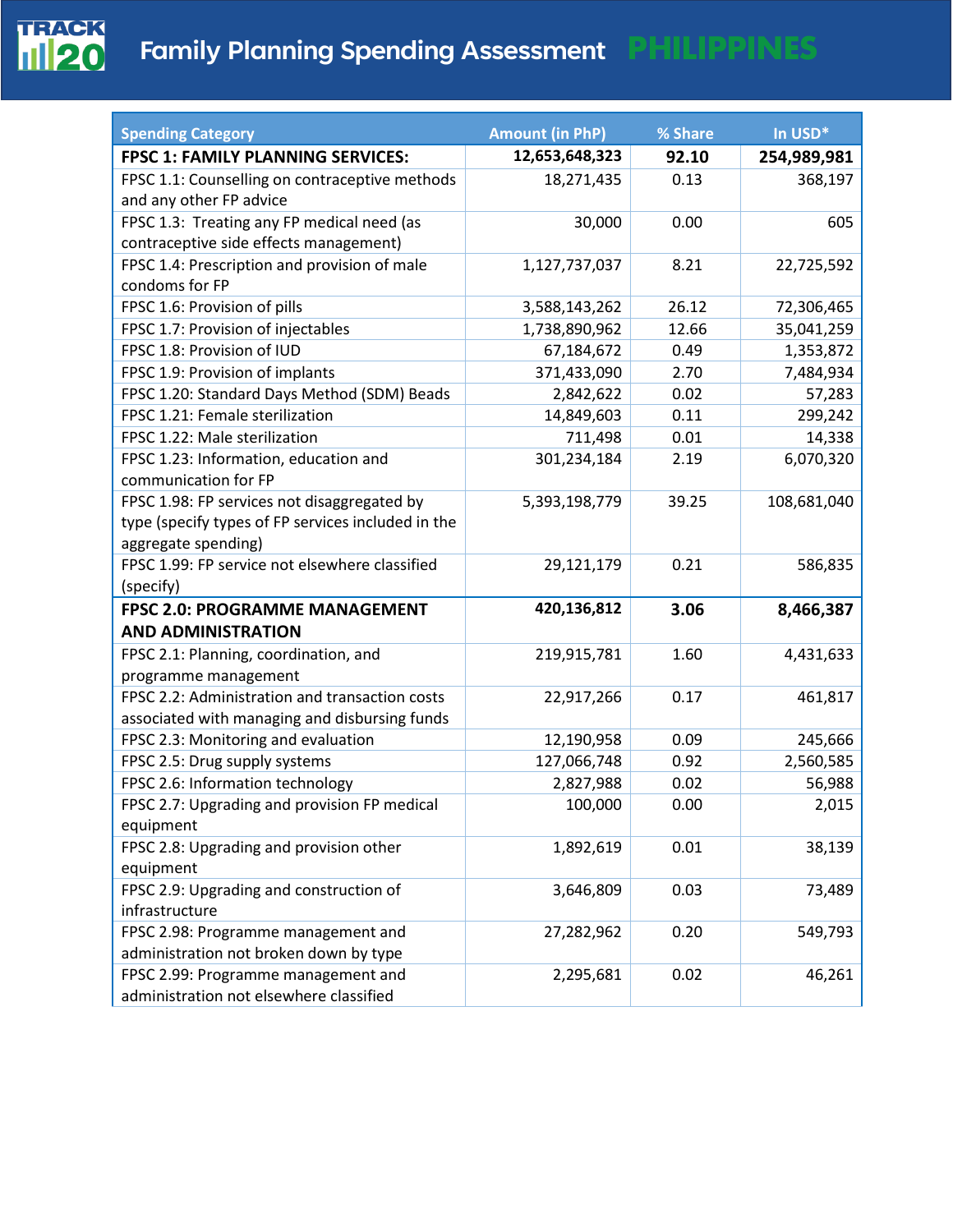

| <b>Spending Category</b>                        | <b>Amount (in PhP)</b> | % Share | In USD*     |
|-------------------------------------------------|------------------------|---------|-------------|
| <b>FPSC 3: HUMAN RESOURCES</b>                  | 243,133,296            | 1.77    | 4,899,500   |
| FPSC 3.1: Monetary incentives for human         | 49,698,940             | 0.36    | 1,001,508   |
| resources                                       |                        |         |             |
| FPSC 3.2: Training and capacity building        | 189,770,662            | 1.38    | 3,824,163   |
| FPSC 3.98: Human resources not broken down      | 1,579,655              | 0.01    | 31,832      |
| by type                                         |                        |         |             |
| FPSC 3.99: Human resources not elsewhere        | 2,084,040              | 0.02    | 41,997      |
| classified (n.e.c)                              |                        |         |             |
| <b>FPSC 4: ENABLING ENVIRONMENT</b>             | 204,604,045            | 1.49    | 4,123,078   |
| FPSC 4.1: Advocacy                              | 10,799,268             | 0.08    | 217,621     |
| FPSC 4.2: FP-specific institutional development | 64,410,501             | 0.47    | 1,297,968   |
| FPSC 4.98: Enabling environment activities not  | 129,394,276            | 0.94    | 2,607,489   |
| broken down by type                             |                        |         |             |
| FPSC 5.0: FP-RELATED RESEARCH (excluding        | 9,681,875              | 0.07    | 195,104     |
| operational research)                           |                        |         |             |
| FPSC 5.2: Social science research               | 9,681,875              | 0.07    | 195,104     |
| FPSC 98: FPSC NOT BROKEN DOWN BY TYPE           | 208,336,461            | 1.52    | 4,198,292   |
| <b>TOTAL</b>                                    | 13,739,540,812         | 100.00  | 276,872,343 |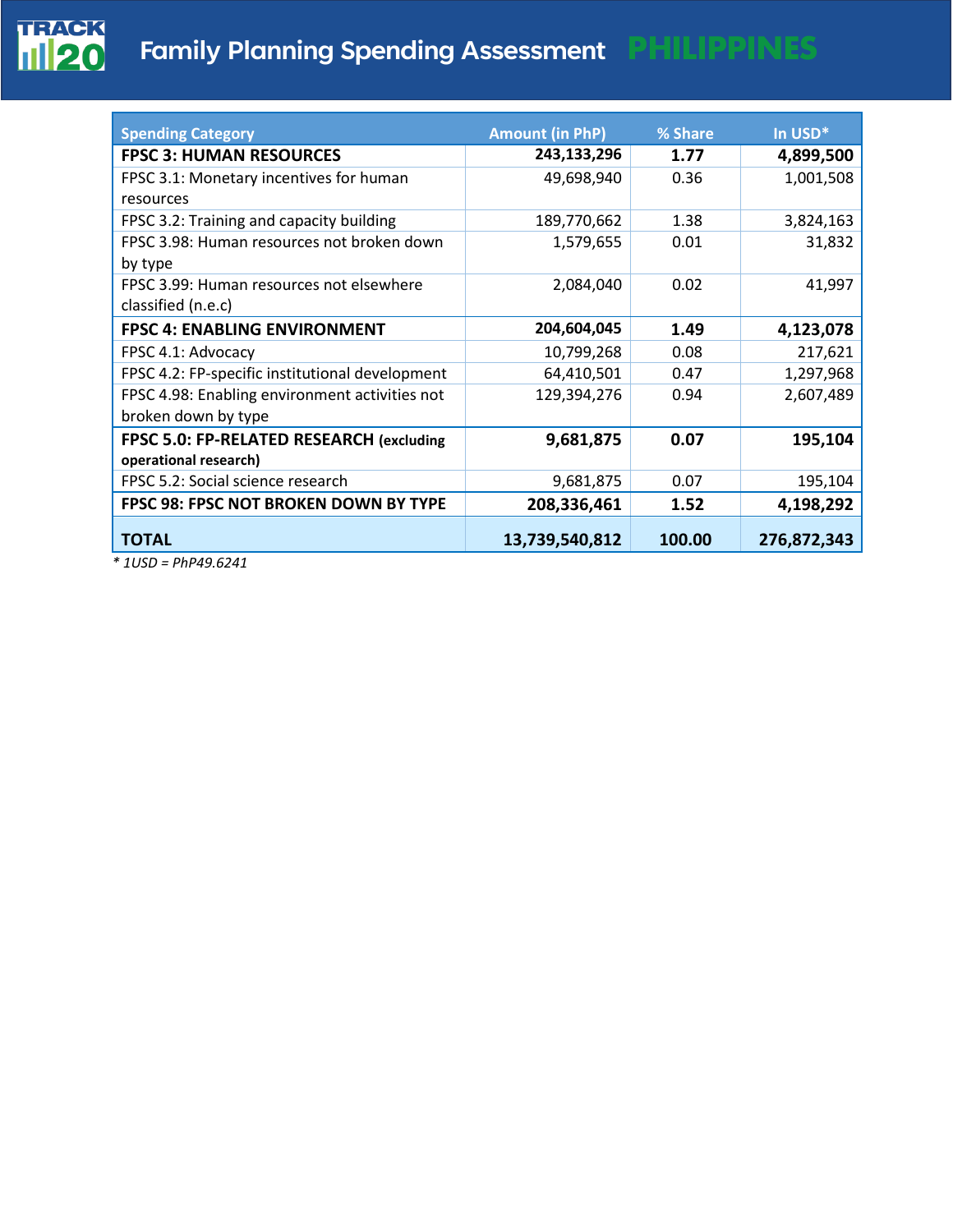

*Table 4.a. Total Family Planning Expenditure in the Philippines by Spending Category and type of Service Provider, 2020*

| <b>Spending Category</b>        | <b>Public Sector</b><br><b>Provider</b><br>(Amount in PhP | <b>Private Sector</b><br><b>Provider</b><br>(Amount in PhP | <b>Service Provider</b><br><b>Not Broken Down</b><br>(Amount in PhP |
|---------------------------------|-----------------------------------------------------------|------------------------------------------------------------|---------------------------------------------------------------------|
|                                 | and % Share)                                              | and % Share)                                               | and % Share)                                                        |
| FPSC 1:                         |                                                           |                                                            |                                                                     |
| <b>FAMILY PLANNING SERVICES</b> | 12,475,380,188                                            | 54,220,448                                                 | 124,047,687                                                         |
|                                 | (90.80%)                                                  | (0.39%)                                                    | $(0.90\%)$                                                          |
| <b>FPSC 2.0:</b>                |                                                           |                                                            |                                                                     |
| <b>PROGRAMME MANAGEMENT</b>     | 322,950,561                                               | 18,295,578                                                 | 78,890,673                                                          |
| <b>AND ADMINISTRATION</b>       | (2.35%)                                                   | (0.13%)                                                    | (0.57%)                                                             |
| FPSC 3:                         |                                                           |                                                            |                                                                     |
| <b>HUMAN RESOURCES</b>          | 107,368,865                                               | 89,352                                                     | 135,675,079                                                         |
|                                 | (0.78%)                                                   | $(0.00\%)$                                                 | (0.99%)                                                             |
| FPSC 4:                         |                                                           |                                                            |                                                                     |
| <b>ENABLING ENVIRONMENT</b>     | 70,694,780                                                | 6,925,901                                                  | 126,983,364                                                         |
|                                 | (0.51%)                                                   | (0.05%)                                                    | (0.92%)                                                             |
| <b>FPSC 5.0:</b>                |                                                           |                                                            |                                                                     |
| <b>FP-RELATED RESEARCH</b>      | 1,191,094                                                 | 887,859                                                    | 7,602,921                                                           |
|                                 | (0.01%)                                                   | (0.01%)                                                    | (0.06%)                                                             |
| <b>FPSC 98:</b>                 |                                                           |                                                            |                                                                     |
| <b>FPSC NOT BROKEN DOWN BY</b>  | 73,792,382.34                                             |                                                            | 134,544,079                                                         |
| <b>TYPE</b>                     | (0.54%)                                                   |                                                            | (0.98%)                                                             |
|                                 |                                                           |                                                            |                                                                     |
| <b>TOTAL</b>                    | 13,051,377,870                                            | 80,419,139                                                 | 607,743,803                                                         |
|                                 | (94.45%)                                                  | (0.59%)                                                    | (3.44%)                                                             |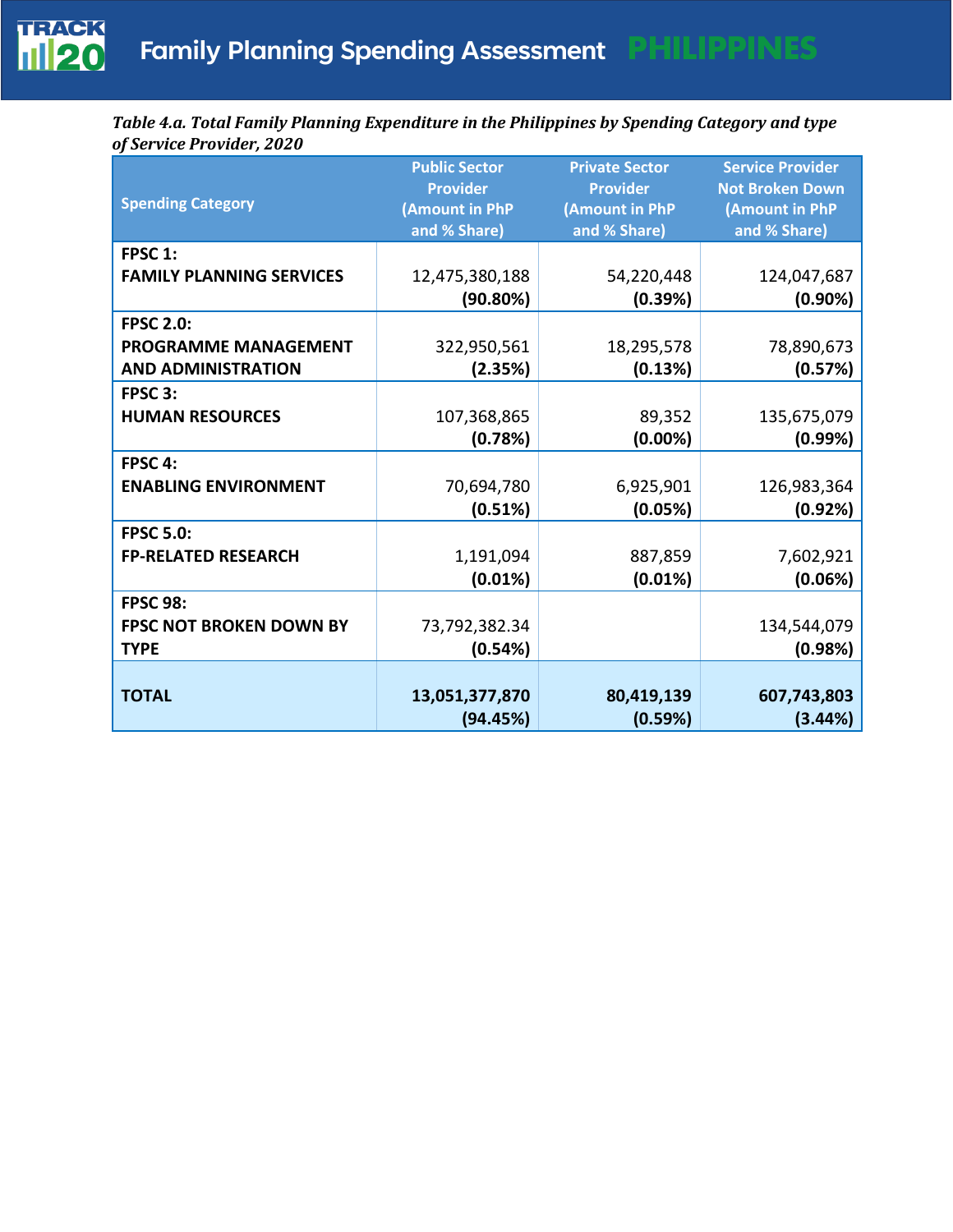

| <b>FPFP</b>                                   | <b>Amount (in PhP)</b> | % Share | In USD*     |
|-----------------------------------------------|------------------------|---------|-------------|
| FPPF 1.1.1:                                   |                        |         |             |
| Direct FP service provision staff cost.       | 11,117,752,218         | 80.92   | 224,039,372 |
| FPPF 1.1.2:                                   |                        |         |             |
| Indirect FP service provision staff cost.     | 151,864,917            | 1.11    | 3,060,306   |
| FPPF 1.1.3:                                   |                        |         |             |
| Management staff cost.                        | 72,275,491             | 0.53    | 1,456,459   |
| FPPF 1.199:                                   |                        |         |             |
| Staff cost not classified                     | 2,295,681              | 0.02    | 46,261      |
| FPPF 1.2.1:                                   |                        |         |             |
| Pills.                                        | 63,274,703             | 0.46    | 1,275,080   |
| FPPF 1.2.2:                                   |                        |         |             |
| Injectables and related consumables.          | 9,452,910              | 0.07    | 190,490     |
| FPPF 1.2.3:                                   |                        |         |             |
| IUD and related consumables.                  | 21,958,027             | 0.16    | 442,487     |
| FPPF 1.2.4:                                   |                        |         |             |
| Implants and related consumables.             | 358,088,880            | 2.61    | 7,216,028   |
| FPPF 1.2.5:                                   |                        |         |             |
| Consumables for tubal litigation.             | 2,020,647              | 0.01    | 40,719      |
| FPPF 1.2.6:                                   |                        |         |             |
| Consumables for vasectomy.                    | 101,000                | 0.00    | 2,035       |
| FPPF 1.2.7:                                   |                        |         |             |
| Male condoms for FP.                          | 21,099,751             | 0.15    | 425,192     |
| FPPF 1.2.98:                                  |                        |         |             |
| Contraceptives and consumables not            | 465,885,229            | 3.39    | 9,388,286   |
| disaggregated by type.                        |                        |         |             |
| FPPF 1.2.99:                                  |                        |         |             |
| Contraceptives and consumables not classified | 5,239,479              | 0.04    | 105,583     |
| FPPF 1.21:                                    |                        |         |             |
| Warehousing                                   | 69,670,180             | 0.51    | 1,403,959   |
| FPPF 1.22:                                    |                        |         |             |
| Transportation, and distribution              | 4,831,646              | 0.04    | 97,365      |
| FPPF 1.4.1:                                   |                        |         |             |
| Information, education and communication      | 90,284,881             | 0.66    | 1,819,376   |
| (IEC) materials                               |                        |         |             |
| FPPF 1.4.2:                                   |                        |         |             |
| Print media                                   | 9,258,653              | 0.07    | 186,576     |
| FPPF 1.4.3:                                   |                        |         |             |
| Electronic media                              | 3,993,626              | 0.03    | 80,478      |
| FPPF 1.4.98:                                  |                        |         |             |
| FP promotion not disaggregated                | 109,154,090            | 0.79    | 2,199,619   |
| FPPF 1.4.99:                                  |                        |         |             |
| FP promotion not elsewhere classified         | 69,302,325             | 0.50    | 1,396,546   |
| FPPF 1.5.3:                                   |                        |         |             |
|                                               |                        |         |             |

#### *Table 5. Total Family Planning Expenditure in the Philippines by Object of Expenditure, 2020*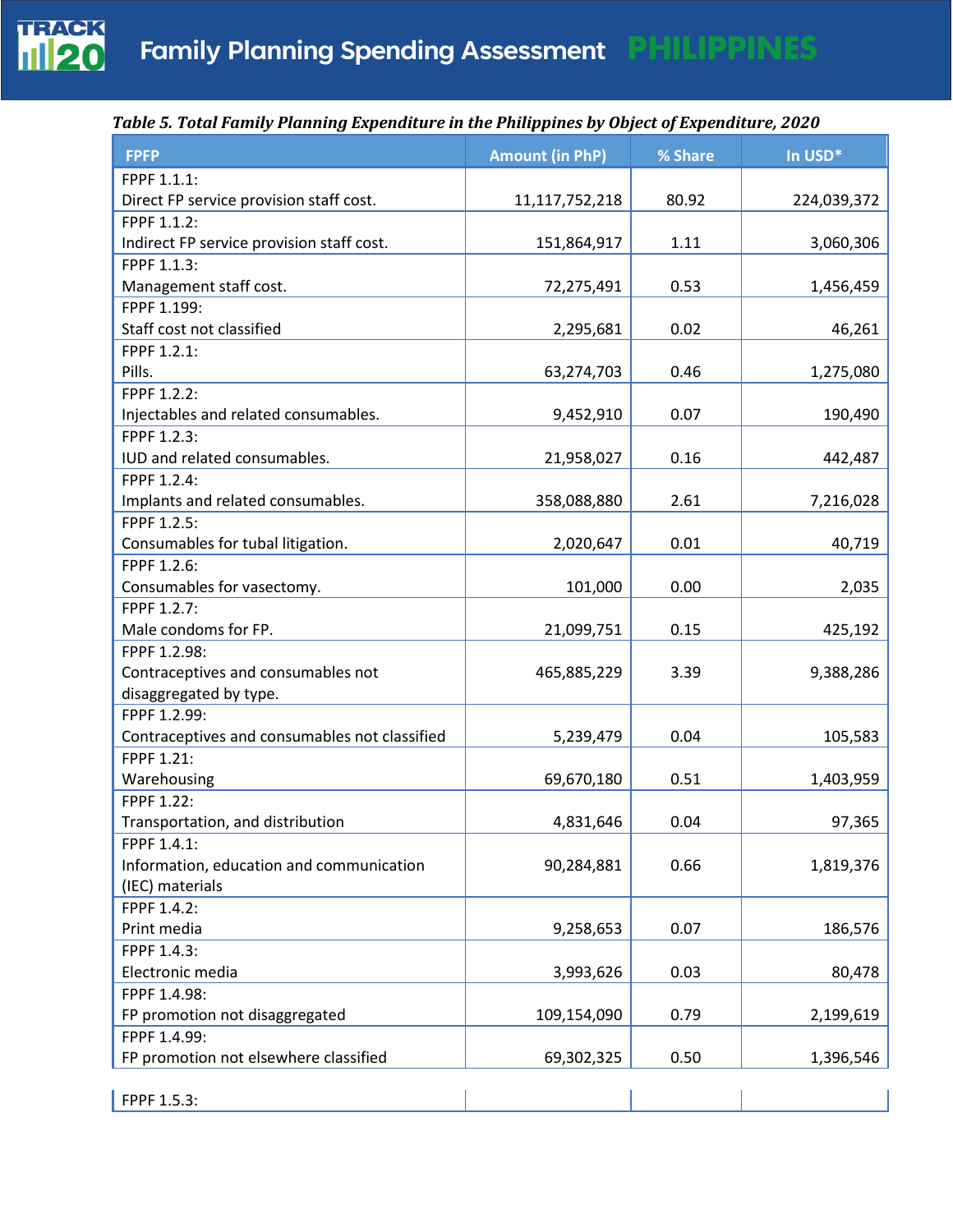

| <b>FPFP</b>                                      | <b>Amount (in PhP)</b> | % Share | In USD*     |
|--------------------------------------------------|------------------------|---------|-------------|
| Repairs and maintenance.                         | 4,198,180              | 0.03    | 84,600      |
| FPPF 1.5.4:                                      |                        |         |             |
| Transportation and travel expenses.              | 1,000                  | 0.00    | 20          |
| FPPF 1.5.99:                                     |                        |         |             |
| Administrative costs not classified              | 20,436,401             | 0.15    | 411,824     |
| <b>FPPF 1.6:</b>                                 |                        |         |             |
| Consulting services                              | 7,672,125              | 0.06    | 154,605     |
| <b>FPPF 1.7:</b>                                 |                        |         |             |
| Meetings and workshops                           | 5,173,430              | 0.04    | 104,252     |
| <b>FPPF 1.9:</b>                                 |                        |         |             |
| Training                                         | 43,324,488             | 0.32    | 873,053     |
| FPPF 1.98:                                       |                        |         |             |
| Current expenditure not broken down by type:     | 1,006,383,544          | 7.32    | 20,280,137  |
| FPPF 1.99:                                       |                        |         |             |
| Current expenditure not elsewhere classified     | 3,106,063              | 0.02    | 62,592      |
| (n.e.c.)                                         |                        |         |             |
| <b>FPPF 2.1.1</b>                                |                        |         |             |
| Upgrading of health facilities for FP provision. | 120,000                | 0.00    | 2,418       |
| FPPF 2.2.3:                                      |                        |         |             |
| Medical equipment for FP                         | 142,351                | 0.00    | 2,869       |
| FPPF 2.2.98:                                     |                        |         |             |
| Equipment not broken down by type                | 1,151,000              | 0.01    | 23,194      |
| FPPF 2.2.99:                                     |                        |         |             |
| Equipment not elsewhere classified (n.e.c.)      | 27,897                 | 0.00    | 562         |
| <b>TOTAL</b>                                     | 13,739,540,812         | 100.00  | 276,872,343 |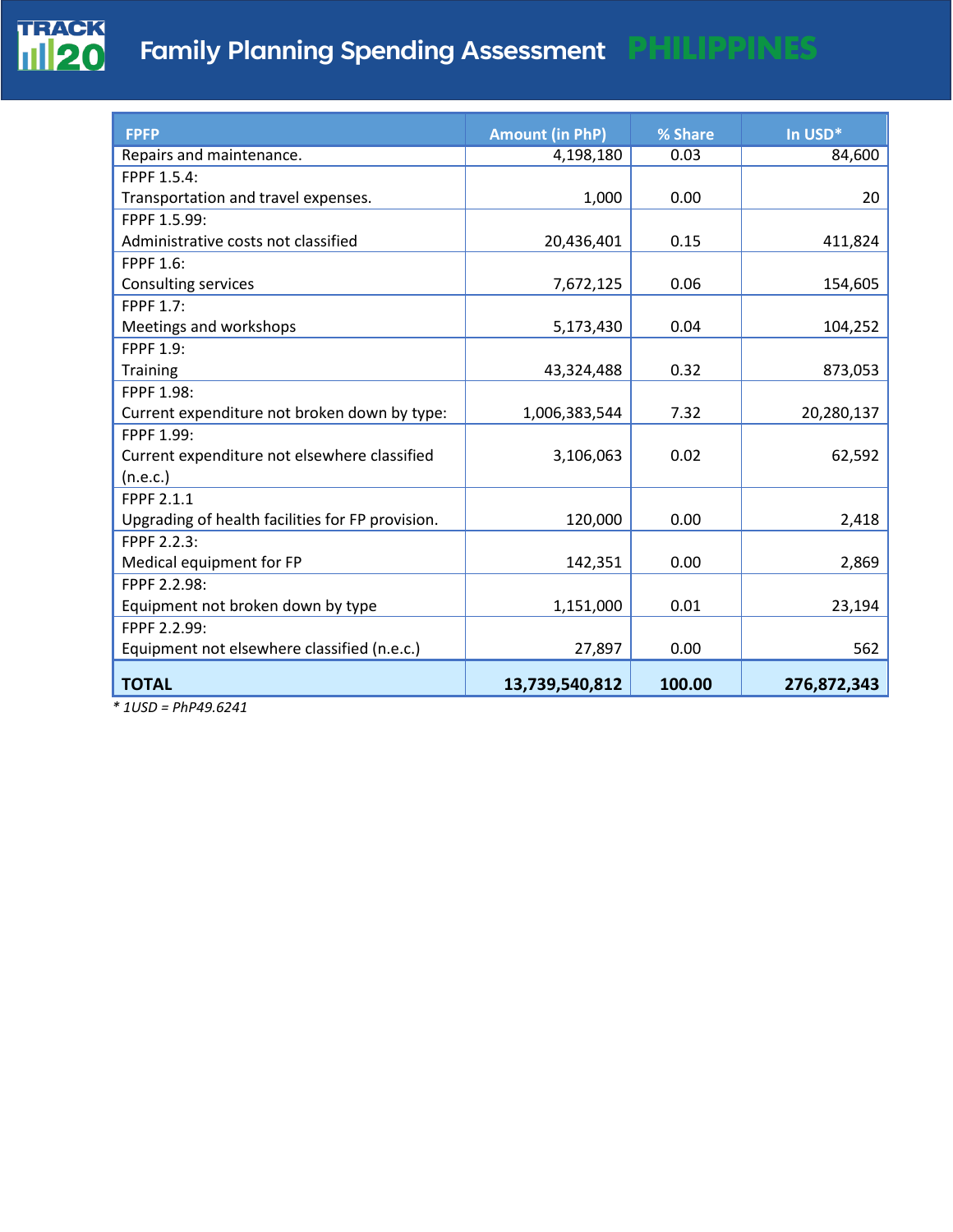# **A. FUND FLOW FOR FAMILY PLANNING, 2020**

#### *Figure 1. Fund flows for family planning services*

Adopted from the Health Financing System in the Philippines (DOH) and the Philippine Population Management Program (PPMP) Expenditures (POPCOM)

## Flow of Fund for Family Planning in the Philippines, 2020

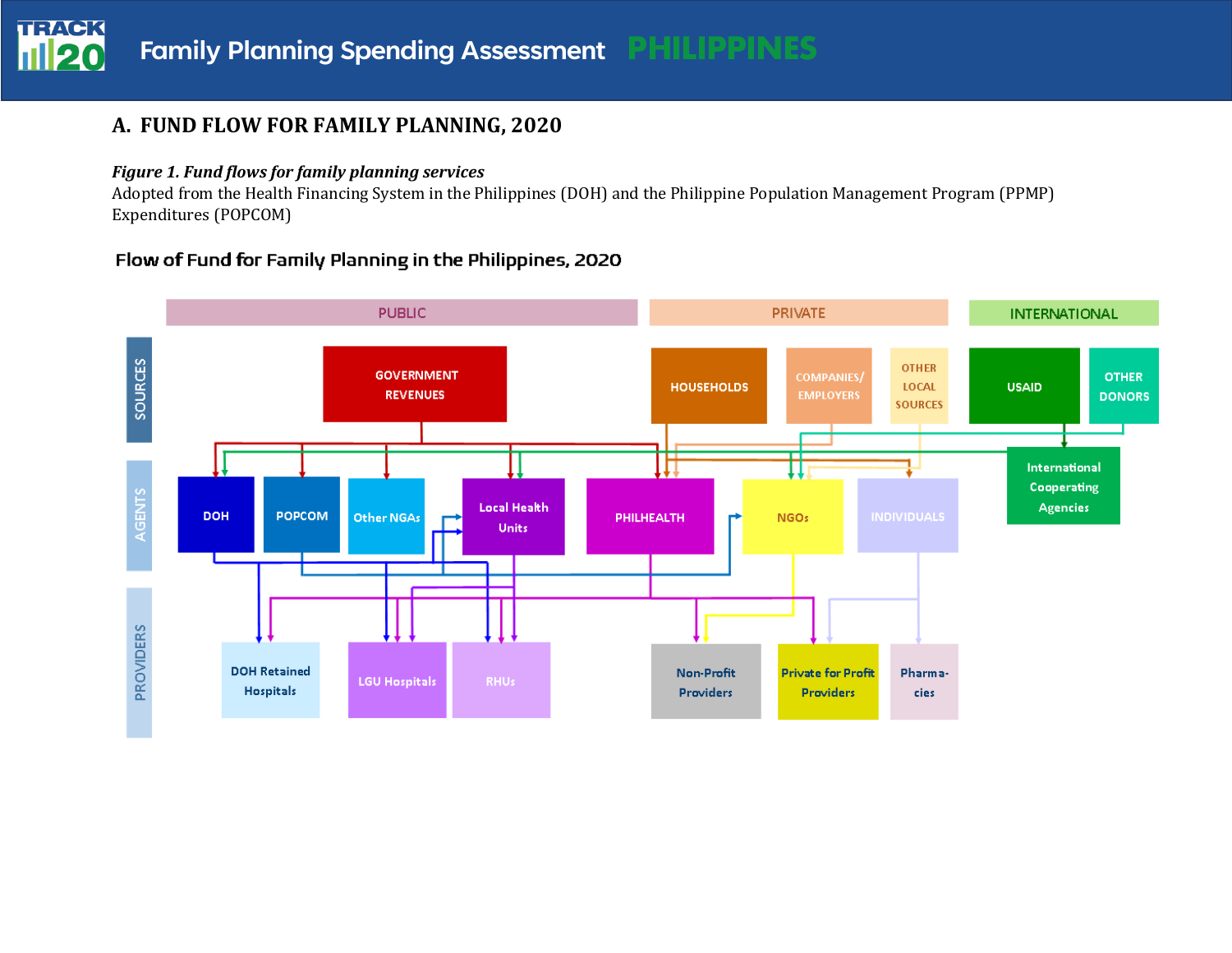

# **B. FAMILY PLANNING EXPENDITURES FROM 2018 – 2020**





*Table 6. FP Expenditures by Financing Source in the last three years, 2018-2020* 

| Year | <b>Public</b>  | <b>Private</b> | <b>International</b> | <b>Total</b>   |
|------|----------------|----------------|----------------------|----------------|
| 2018 | 7,991,704,614  | 2,155,187,510  | 983,847,968          | 11,130,740,092 |
|      | (71.80%)       | (19.36%)       | (8.84%)              | $(100.00\%)$   |
| 2019 | 15,484,227,726 | 141,925,966    | 661,069,587          | 16,287,223,279 |
|      | (95.07%)       | (0.87%)        | (4.06%)              | $(100.00\%)$   |
| 2020 | 13,058,690,758 | 38,479,334     | 642,370,720          | 13,739,540,812 |
|      | (95.04%)       | (0.28%)        | (4.68%)              | $(100.00\%)$   |

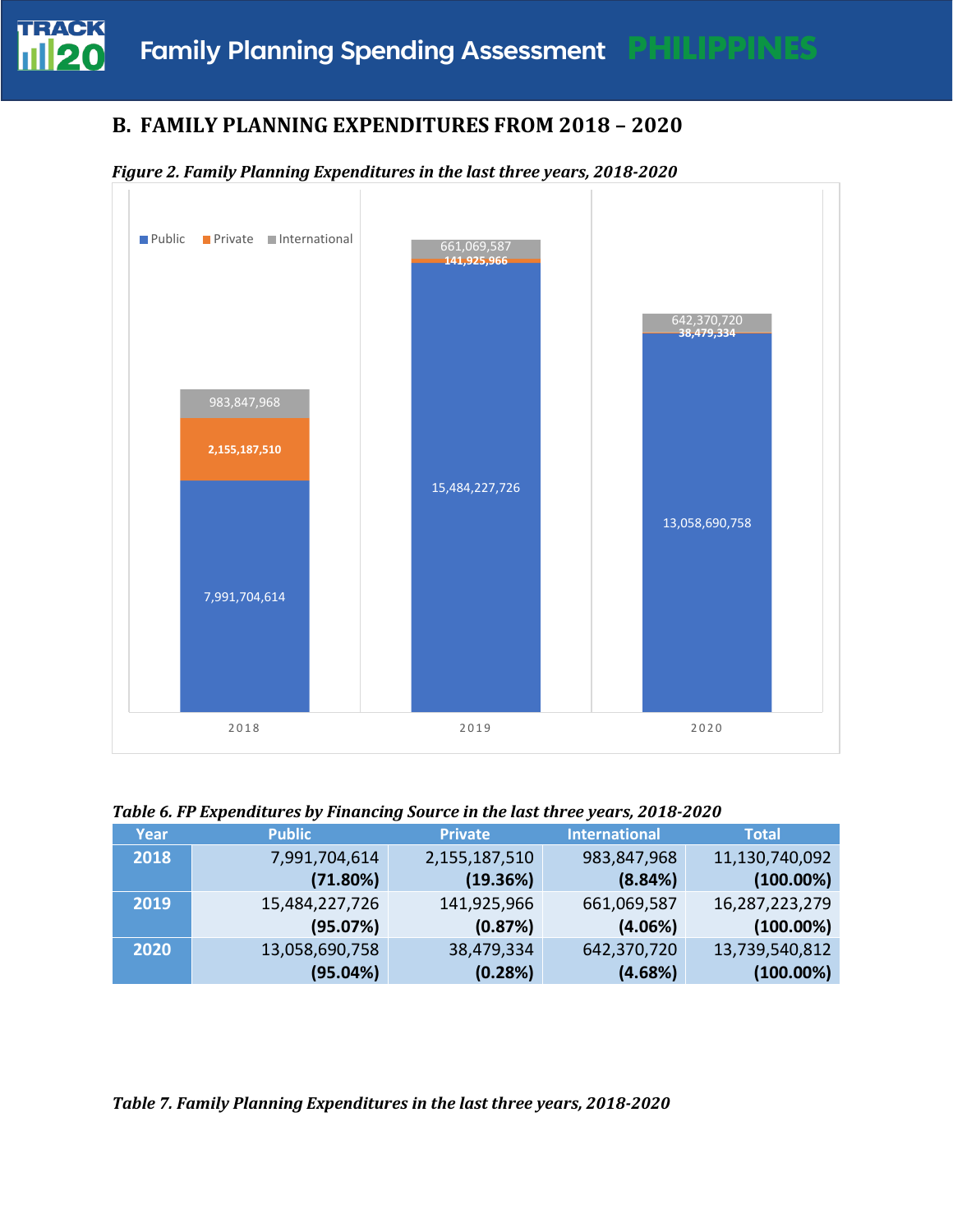# **Family Planning Spending Assessment PHILIPPINES**

| <b>Financing Source</b>                | 2018           | 2019           | 2020           |
|----------------------------------------|----------------|----------------|----------------|
| <b>PUBLIC</b>                          | 7,991,704,614  | 15,484,227,726 | 13,058,690,758 |
| <b>National Agencies</b>               | 1,238,985,483  | 8,309,553,760  | 5,541,715,685  |
| --- DOH                                | 703,982,223*   | 4,825,446,989  | 5,050,010,225  |
| --- DOH Retained Hospitals             |                | 72,837,425     | 74,911,188     |
| --- POPCOM                             | 289,672,554    | 618,813,459    | 356,676,544    |
| $-$ DILG                               | 240,057        | 1,394,552      | 251,179        |
| $--$ PSA                               | 1,121,337      |                |                |
| --- NEDA                               | 563,295        | 3,279,409      | 468,050        |
| --- DSWD                               | 243,406,017    | 2,787,781,927  | 59,398,500     |
| <b>Local Government Units</b>          | 6,709,763,108  | 7,013,586,788  | 7,498,088,211  |
| --- Provinces                          | 615,441,901    | 199,867,838    | 42,921,088     |
| --- Cities and Municipalities          | 6,094,321,207  |                |                |
| --- Cities                             |                | 3,592,090,694  | 4,623,562,466  |
| --- Municipalities                     |                | 3,221,628,256  | 2,831,604,657  |
| <b>Both National and Local Gov't**</b> | 42,955,920     | 161,087,178    | 18,886,863     |
| --- Employer Share                     | 2,045,520      | 18,866,697     | 2,868,595      |
| --- Transfers                          | 40,910,400     | 142,220,481    | 16,018,268     |
| <b>PRIVATE</b>                         | 2,155,187,510  | 141,925,966    | 38,479,334     |
| Households                             | 2,135,950,482  | 87,420,251     | 12,182,164     |
| Employer                               | 6,954,717      | 51,730,571     | 6,971,697      |
| Non-profit/NGOs                        | 8,780,007      | 2,691,744      | 19,323,972     |
| For Profit - Local                     | 3,502,304      | 83,400         | 1,500          |
| <b>INTERNATIONAL</b>                   | 983,847,968    | 661,069,587    | 642,370,720    |
| <b>USAID</b>                           | 792,262,662    | 611,734,505    | 592,850,553    |
| <b>UNFPA</b>                           | 156,050,973    | 19,498,440     | 16,589,229     |
| <b>Gates Foundation</b>                | 22,825,968     | 21,515,323     | 3,972,472      |
| <b>Others</b>                          | 12,708,365     | 8,321,319      | 28,958,466     |
| <b>TOTAL</b>                           | 11,130,740,092 | 16,287,223,279 | 13,739,540,812 |

\* DOH with Retained Hospitals

\*\* Employer share and transfers (indigency program, sponsored, etc.) by Government Agencies to PHIC. Computed using the reported FP Reimbursements by PHIC.

#### *Table 8. PhilHealth Reported Family Planning Expenditures in the last three years, 2018-2020*

| 2018       | 2019        | 2020       |
|------------|-------------|------------|
| 68,183,991 | 300,238,000 | 37,629,000 |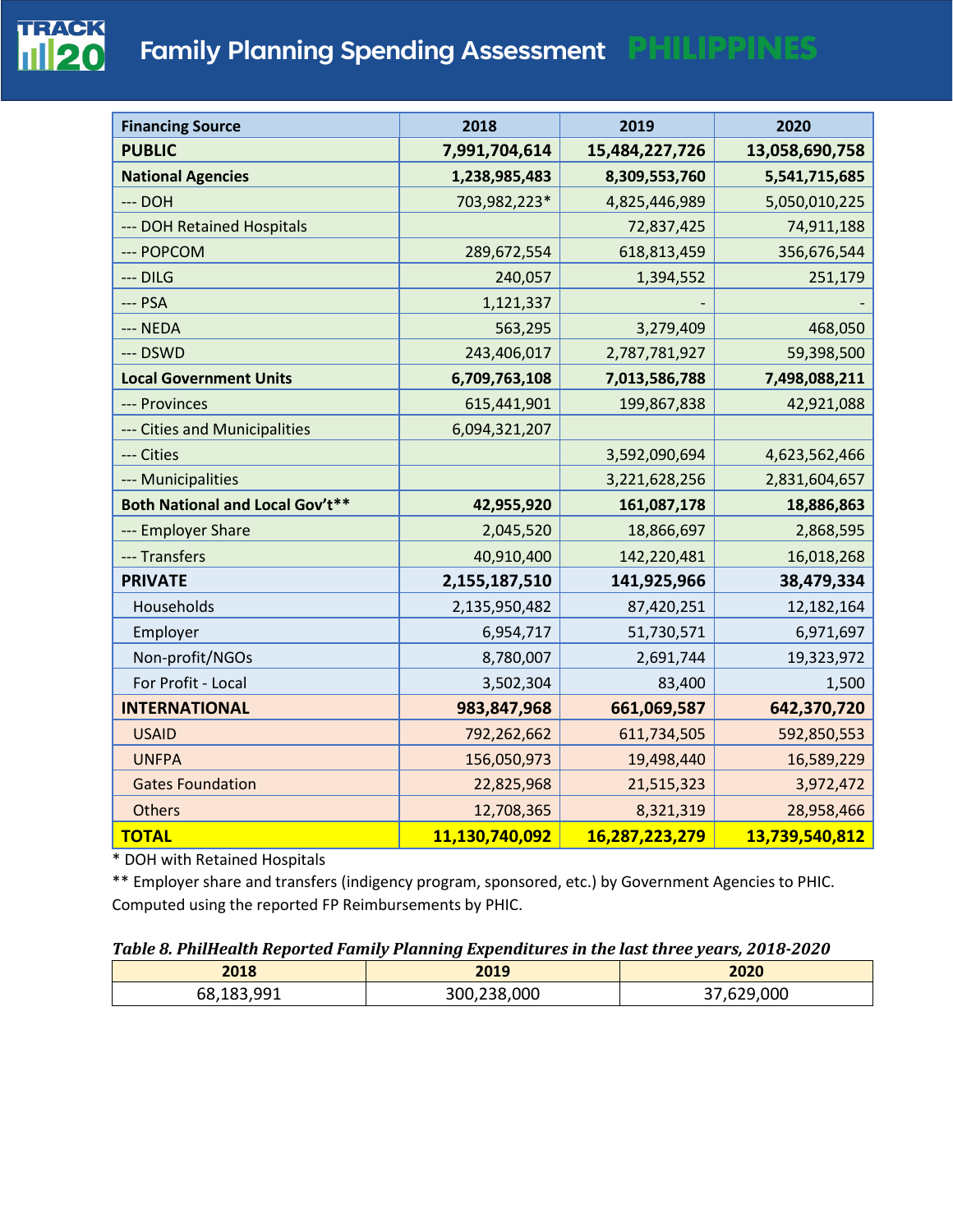# **C. LIMITATIONS FOR THE 2020 ESTIMATION**

- Out-of-pocket expenditure is incomplete. The reported data only covers insurance coverage to the national health insurance scheme (PhilHealth) and does not include other out-of-pocket spending such as private health insurances, purchases from pharmacies, availment of services from other private facilities, among others.
- Limited participation/access to financial data of non-government organizations and private providers of family planning service in the study.
- For some national government agencies, data from their regional offices are not complete.

# **D. DISCUSSIONS OF 2020 RESULTS**

- The study estimated that total family planning expenditure in the Philippines for 2020 amounted to PhP 11,130,740,092 (USD 276,872,343). FP expenditures for the year declined from the 2019 levels estimated at PhP 16,287,223,279.00. The 2020 expenditure was only 80% of the previous year's FP spending. However, it is still 20% higher than the reported expenditure in 2018.
- Public funding remained as the main source of financing for FP services. The share of public financing for FP was maintained at 95% of the total FP expenditure in 2020. International financing slightly increased, by almost one percentage point from the total FP expenditure at 5% in 2020, but actual figures were nearly the same level as 2019. For 2020, international funding for FP was at Php 642,370,720. Private-domestic funding took another deep for the second year. From its highest share in 2018 at 19%, it is just below 1% for 2020, amounting to only PhP 38,479,334. It should be noted however that there is an incomplete data from the private sector particularly out-of-pocket payments which was the major source of private domestic funding in 2018. Additionally, participation and access to NGO finances have decreased over the years.
- This year's result further validated that funding for family planning is now domestically sourced. Support from donor agencies and international agencies was highest in 2018 at 9% but current level is only half, at 5%. For actual figures, international funding declined yearly from 2018 to 2020.
- Public domestic funding came from national government agencies and local government units. The LGUs have a slightly higher contribution than the national government, providing 55% of the total FP spending in 2020 while national government contributed 40% of the total resources used in the country.
- Aside from the United States Agency for International Development (USAID), the International Planned Parenthood Federation (IPPF) and the United Nations Population Fund (UNFPA) are the leading development partners for family planning.
- Among all the government agencies, the Department of Health (DOH) through the Family Health Office (FHO) has utilized the largest funding for family planning services followed by the combined expenditures of all cities and municipalities. The Commission on Population and Development (POPCOM) was the fourth highest contributor for FP funding.
- Reported expenditures of Department of Health (DOH) increased in 2020 to Php 5,050,010,225 from PhP 4,825,446,989 in 2019. Majority of the DOH expenditure was for the deployment of Family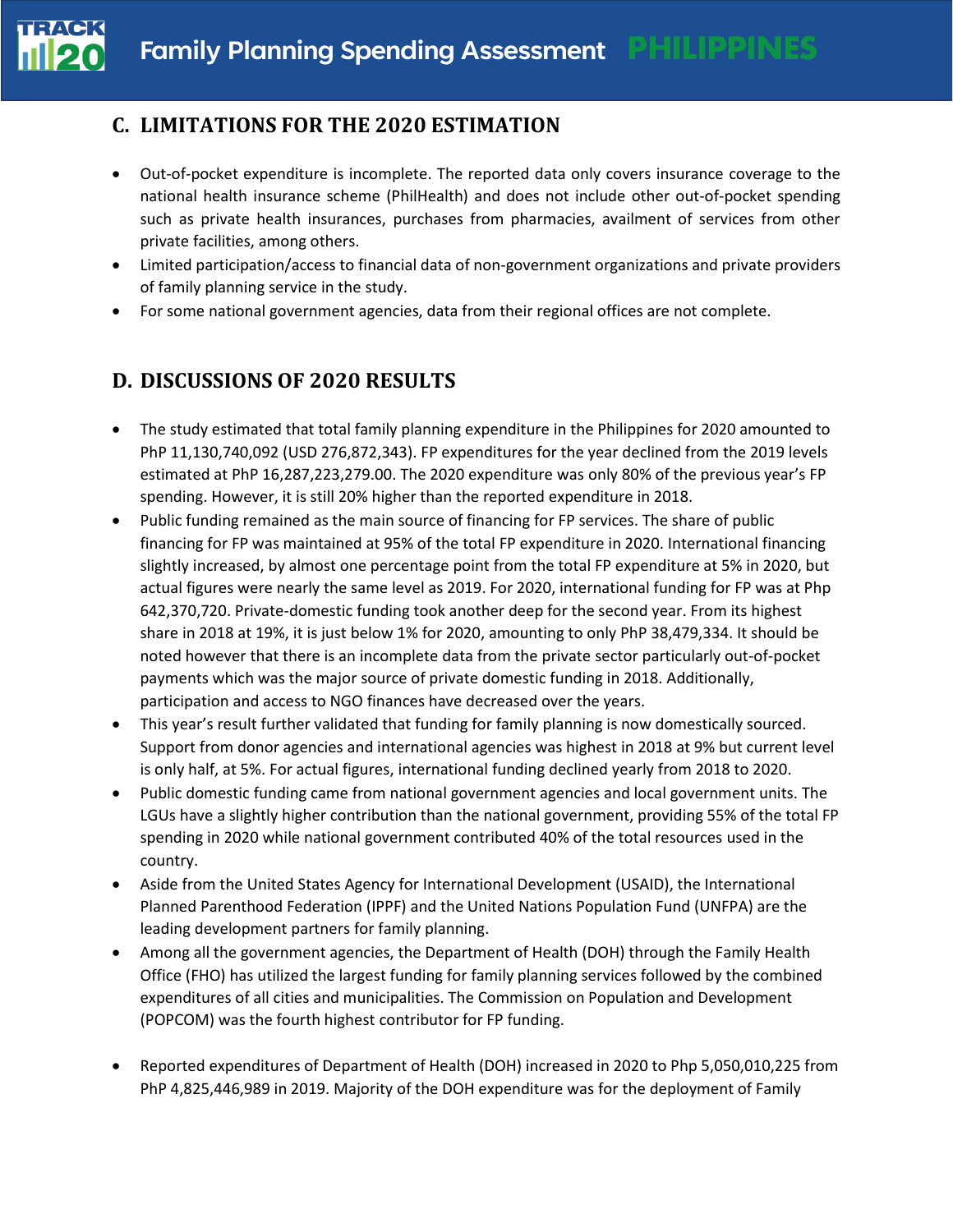

Health Associates (FHA), the procurement of FP commodities particularly implants and pills, and the drug supply systems which include warehousing of commodities.

- FP expenditure reports from the DOH-retained hospitals have also shown an upward trend. The 2020 FP expenditure of PhP 74,911,188 was 3% higher than 2019, this despite having a smaller number of hospital-respondents for 2020.
- POPCOM expenditures decreased by 42% from its 2019 report to only PhP 356,676,544 for 2020. POPCOM expenditures included the procurement of FP commodities, family planning awareness activities, and linking demand to FP services. POPCOM also allocated and utilized its funds to strengthen the supply-chain management for family planning commonalities.
- Among local government units, spending by the provinces and municipalities declined from 2019 to the current year studied. FP expenditures for cities on the other hand increased. The emergence of COVID-19 greatly affected the utilization of family planning budget allocations of the LGUs particularly for programs and projects (MOOE). The pandemic restrictions imposed by the government to minimize the spread of the corona virus have been reported as the main cause for the decrease in FP expenditures. Many LGUs reported that FP activities planned were cancelled. In addition, many LGUs reported to have re-aligned their FP budget towards COVID-19 response. As a result, FP expenditures of provinces was only Php 42,921,088, a mere 21% of last year's expenditure. FP utilization by individuals and couples in LGU facilities have increased for 2020 which allowed for the FP expenditures of cities and municipalities to not drastically decrease as seen in provinces. FP expenses of municipalities and cities may have declined for MOOE (programs and projects) but expenses for health personnel increased because of the higher FP utilization of clients.
- In terms of service providers, the public sector constituted the highest share of total FP spending at 95%, which is identical to the 2019 level. This is broken down into: national agencies at 40%, national government hospitals at 1%, and local government units and its facilities at 50%.
- Analysis of the disaggregation of family planning expenditures showed that among the activities (spending categories), expenses for direct FP services accounted to 92% of the total expenditures followed by program management at 3%.
- For the object of expenditures (production factors), spending for staff cost accounted for the highest share with 82% of total FP spending followed by procurement of the different FP commodities at a total of 7%. Expenditures that were not dis-aggregated to specific budget line items accounts to around 7% of the total FP expenditure.

# **E. ESTIMATION OF LGU SPENDING**

For the local government expenditures, a sample population size was identified to represent the average local government spending. After deriving the average FP expenditures of the sample LGUs, the computed average was used to calculate the total local government spending for the program. This method (known as allocation rule) is also utilized by the Philippine National Health Accounts (PNHA). Family planning expenditures of provinces, cities and municipalities are estimated by applying the percentage share of family planning to the total expenditures for Health, Nutrition and Population Control (HNPC) of each level of local government.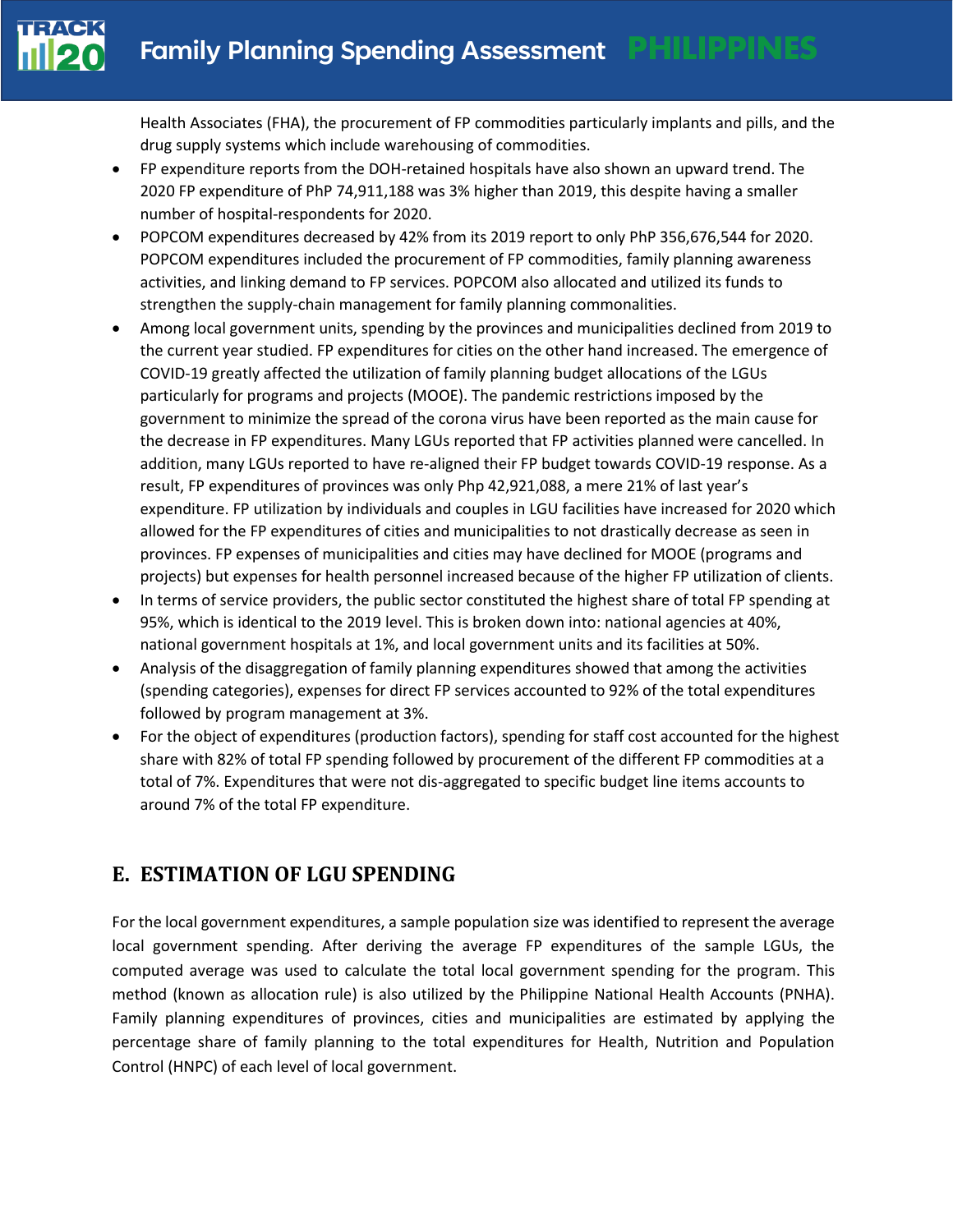

Health, Nutrition and Population Control is one of the major classification of expenditures of LGUs. It represents the total sector expenditures for health program including medical, dental and health services; planning and implementation of nutrition programs; population and family planning programs; and administration of these programs. HNPC is further disaggregated into three types of expenditure by function:

- a) Personal Services (PS) for current operating expenses for payment of services that include salaries and wages, employee benefits and other compensation;
- b) Maintenance and Other Operating Expenses (MOOE) for all current expenses incurred for the purchase of goods and services used for maintenance and operational expenses such as traveling, communication, supplies (which includes pharmaceutical supplies such as contraceptives among others) and, repair and maintenance, etc.; and
- c) Capital Outlay (CO) for the purchase of goods and services, the benefits of which extend beyond the fiscal year and which add to the assets of the government.

#### **Provincial level estimates**

At the provincial level, the family planning proportions were computed using secondary data from the: a) Annual Financial Report for LGUs; b) the Annual Audit Reports for LGUs, both documents sourced from COA; c) LGU Fiscal Data particularly the Statement of Receipts and Expenditures from DOF-BLGF; and d) Annual GAD Accomplishment Report from the DILG. The data were also cross-referenced with the Provincial Local Investment Plan for Health (LIPH) from the DOH.

For this study, provincial FP expenditures are limited to expenses related to the MOOE since information to estimate time spent of personnel for FP programs and services is limited while projects under capital outlay are multi-year disbursements. Furthermore, dividing the project cost coming from the capital outlay to estimate the cost of yearly usage of the facility is very complex.

#### **City/Municipal level estimates**

For the local government units at the city/municipal level, secondary data were reviewed including: a) the Statement of Receipts and Expenditures of each local government unit (LGU) from the Bureau of Local Government Finance of the Department of Finance (DOF-BLGF); b) their Programmed Appropriation and Obligation by Object of Expenditure; c) the LGUs Annual Gender and Development (GAD) Accomplishment Report from the Department of the Interior and Local Government (DILG); d) their administrative data/ accomplishment reports for Reproductive Health, Responsible Parenthood and Family Planning Programs; and e) the LGU's Annual Audit Report from the COA.

The same method to estimate MOOE expenditure for the provinces was used to compute for city and municipalities spending for FP program and projects (MOOE).

Cities and municipalities maintain primary health care facilities in the country which includes the City/Municipal Health Offices, Rural Health Units (RHUs) and Barangay Health Stations (BHS) and are the frontline providers of primary health care to Filipinos including family planning.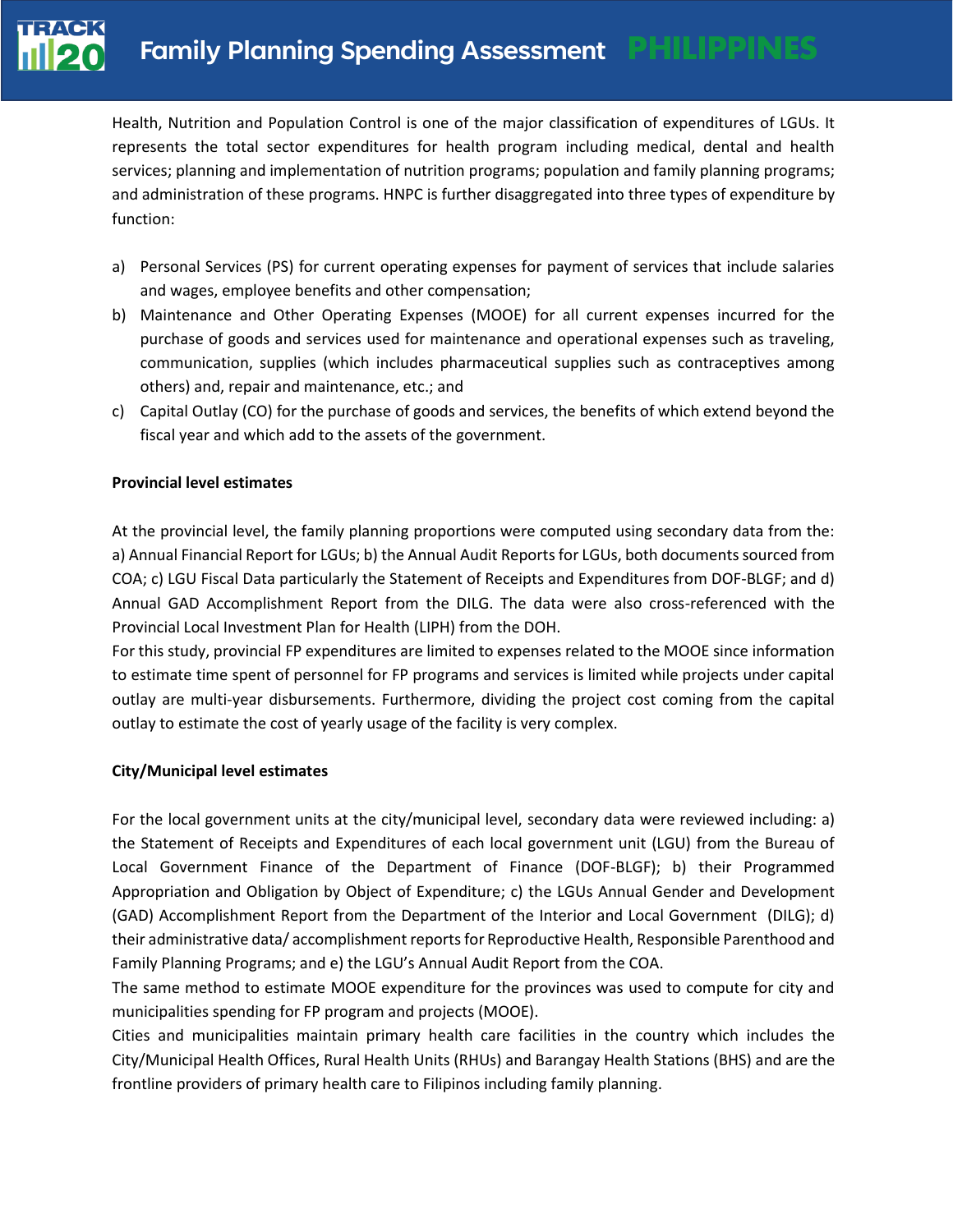

To estimate the personnel cost of providing FP services through the LGU facilities, the share of the FP services to the total health services provided in the facility was determined. Following the allocation rule, the computed share of FP services in the total health services will be used in estimating the expenditure for salaries for direct FP service provision<sup>1</sup>.

<sup>1</sup> Racelis, Rachel H. et.al (2000), *National Family Planning Expenditures of the Philippines: Estimates for 1998*, Mandaluyong: Commission on Population (POPCOM)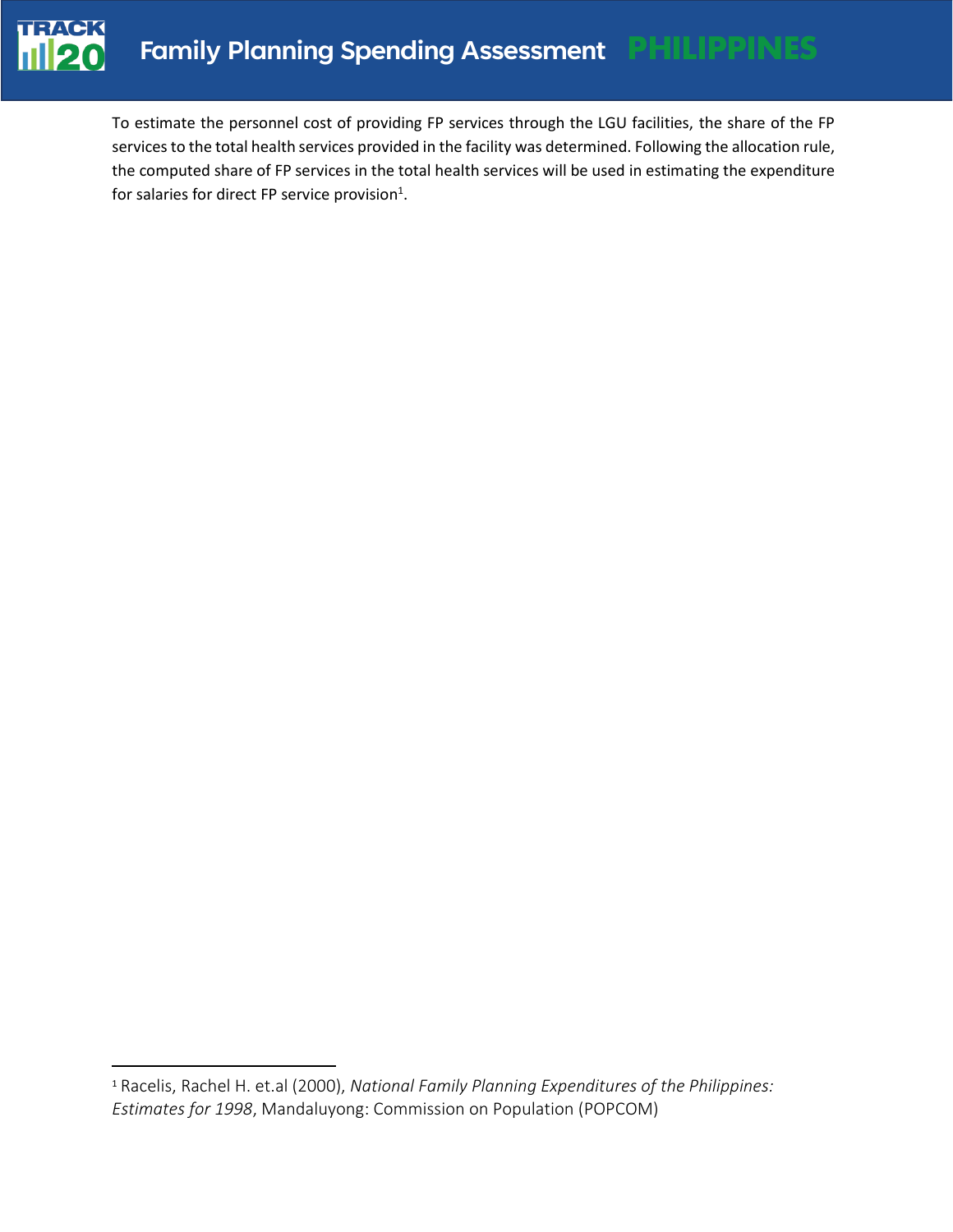

### **Annex A: List of Respondent Government Agencies**

- A. National Government Agencies
	- 1. Commission on Population and Development (including its Regional Offices)
	- 2. Department of Health (including Centers for Health Development (CHDs) and Retained Hospitals)
		- a) Centers for Health Development (CHDs)
			- (1) CHD Ilocos
			- (2) CHD Central Luzon
			- (3) CHD Bicol
			- (4) CHD Caraga
			- (5) CHD Central Visayas
			- (6) CHD Cordillera Administrative Region
			- (7) CHD Davao
			- (8) CHD Eastern Visayas
			- (9) CHD MIMAROPA
			- (10) CHD SOCCSKSARGEN
			- (11) CHD Western Visayas
			- (12) CHD Zamboanga Peninsula
		- b) Retained Hospitals
			- (1) Amang Rodriguez Memorial Medical Center
			- (2) Baguio General Hospital and Medical Center
			- (3) Basilan General Hospital
			- (4) Bataan General Hospital and Medical Center
			- (5) Batangas Medical Center- Department of Obstetrics and Gynecology
			- (6) CONNER DISTRICT HOSPITAL
			- (7) Corazon Locsin Montelibano Memorial Regional Hospital
			- (8) Don Emilio Del Valle Memorial Hospital
			- (9) DR. JOSE FABELLA MEMORIAL HOSPITAL
			- (10) DR. PAULINO J. GARCIA MEMORIAL RESEARCH AND MEDICAL CENTER
			- (11) Eversley Childs Sanitarium & General Hospital
			- (12) REGION II TRAUMA AND MEDICAL CENTER
			- (13) LUIS HORA MEMORIAL REGIONAL HOSPITAL
			- (14) MARGOSATUBIG REGIONAL HOSPITAL
			- (15) MARIANO MARCOS MEMORIAL HOSPITAL AND MEDICAL CENTER
			- (16) MAYOR HILARION A. RAMIRO SR. MEDICAL CENTER
			- (17) NATIONAL CHILDRENS HOSPITAL
			- (18) Northern Mindanao Medical Center
			- (19) QUIRINO MEMORIAL MEDICAL CENTER
			- (20) Region 1 Medical Center
			- (21) Rizal Medical Center
			- (22) San Lorenzo Ruiz General Hospital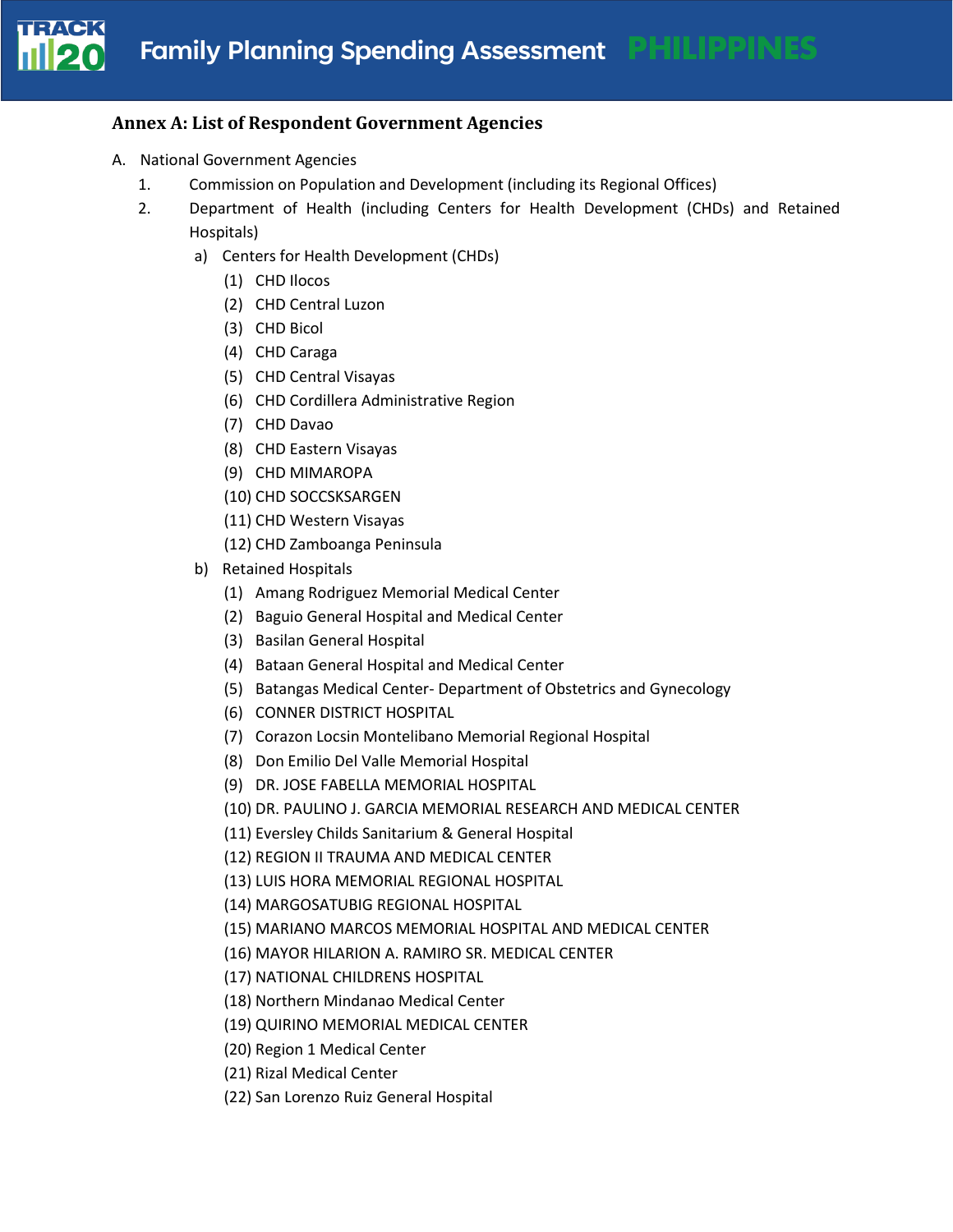

- (23) Sulu Sanitarium
- (24) Talavera General Hospital
- (25) VICENTE SOTTO MEMORIAL MEDICAL CENTER
- (26) Western Visayas Medical Center
- (27) Zamboanga City Medical Center/Family Planning Clinic
- 3. Department of the Interior and Local Government
- 4. Department of Social Welfare and Development
- 5. National Economic and Development Authority
- 6. Philippine Health Insurance Corporation